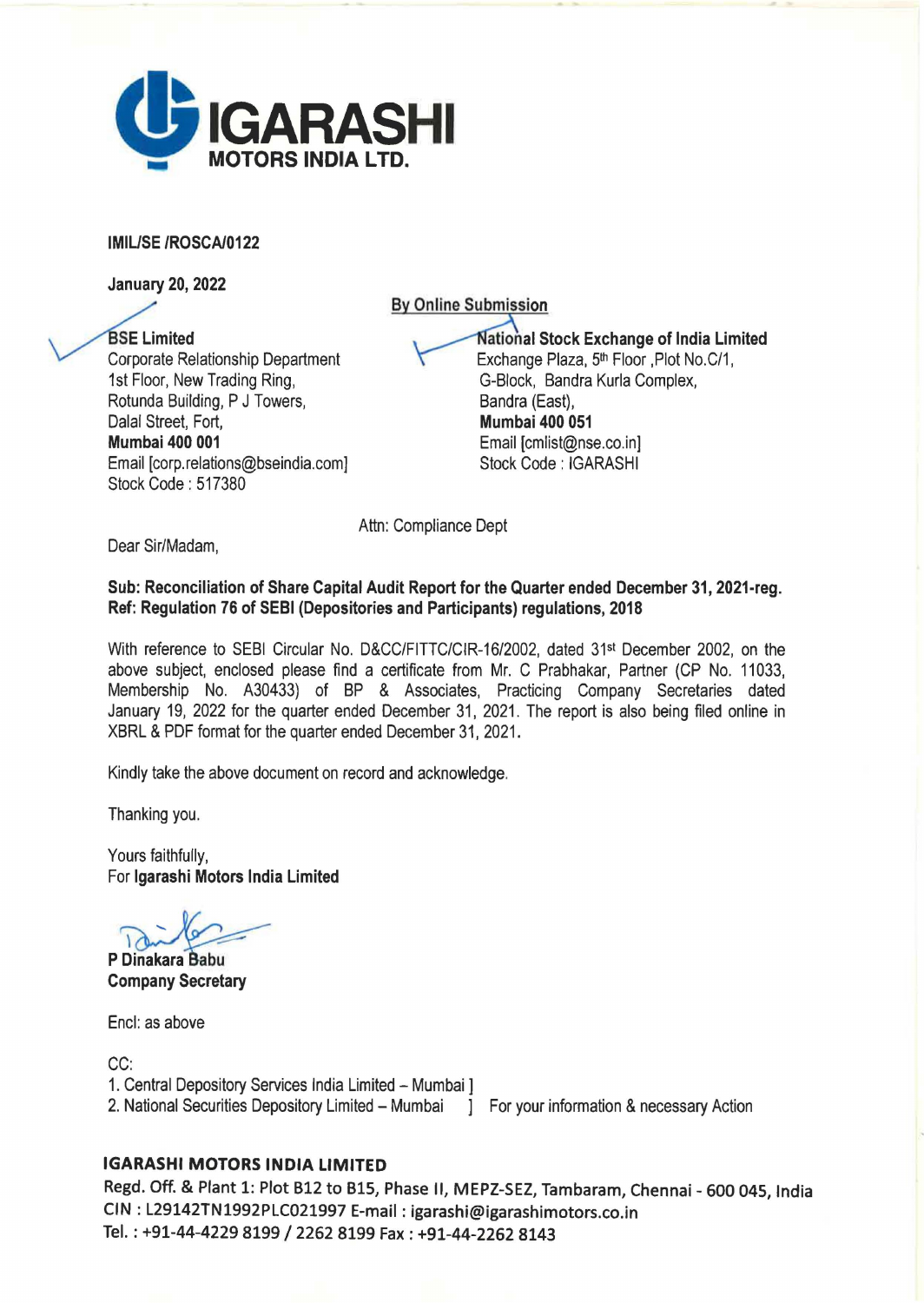

BP & ASSOCIATES Company Secretaries

# **RECONCILIATION OF SHARE CAPITAL AS PER REGULATION 76 OF SEBI (DEPOSITORIES AND PARTICIPANTS) REGULATIONS, 2018 FOR THE QUARTER ENDED** 31st **DECEMBER, 2021.**

We have examined the relevant books and records maintained by **IGARASHI MOTORS INDIA LIMITED** having its registered Office at Plot No.B-12 to B-15,Phase II,MEPZ-SEZ,Tambaram, Chennai - 600 045 and maintained at the office of the Share Transfer Agents(RTA), Cameo Corporate Services Limited for the purpose of reconciliation of the shares in dematerialized form with both the depositories, National Securities Depository Limited (NSDL) and Central Depository Services (India) Limited (CDSL) and in physical form and the listed capital of the company and based on our examination and information furnished to us, which to the best of our knowledge and belief were necessary for the purpose of our report, and we are enclosing our certificate herewith as an Annexure.

## **FOR BP & ASSOCIATES COMP ANY SECRETARIES**

**Place: Chennai Date: 19th January 2022** 

分解器

**C. PRABHAKAR PARTNER** M.No: 30433 | C.P.No: 11033 UDIN: A030433C002222216 Peer Review No: P2015TN040200



: secretarial@bpcorpadvisors.com Akshaya Flats, 12th Avenue, **2** : www.bpcorpadvisors.com Ashok Nagar, Chennai-83.

*l\$J* : 044-42047894 New No. 74, (Old No.62J, Third Floor,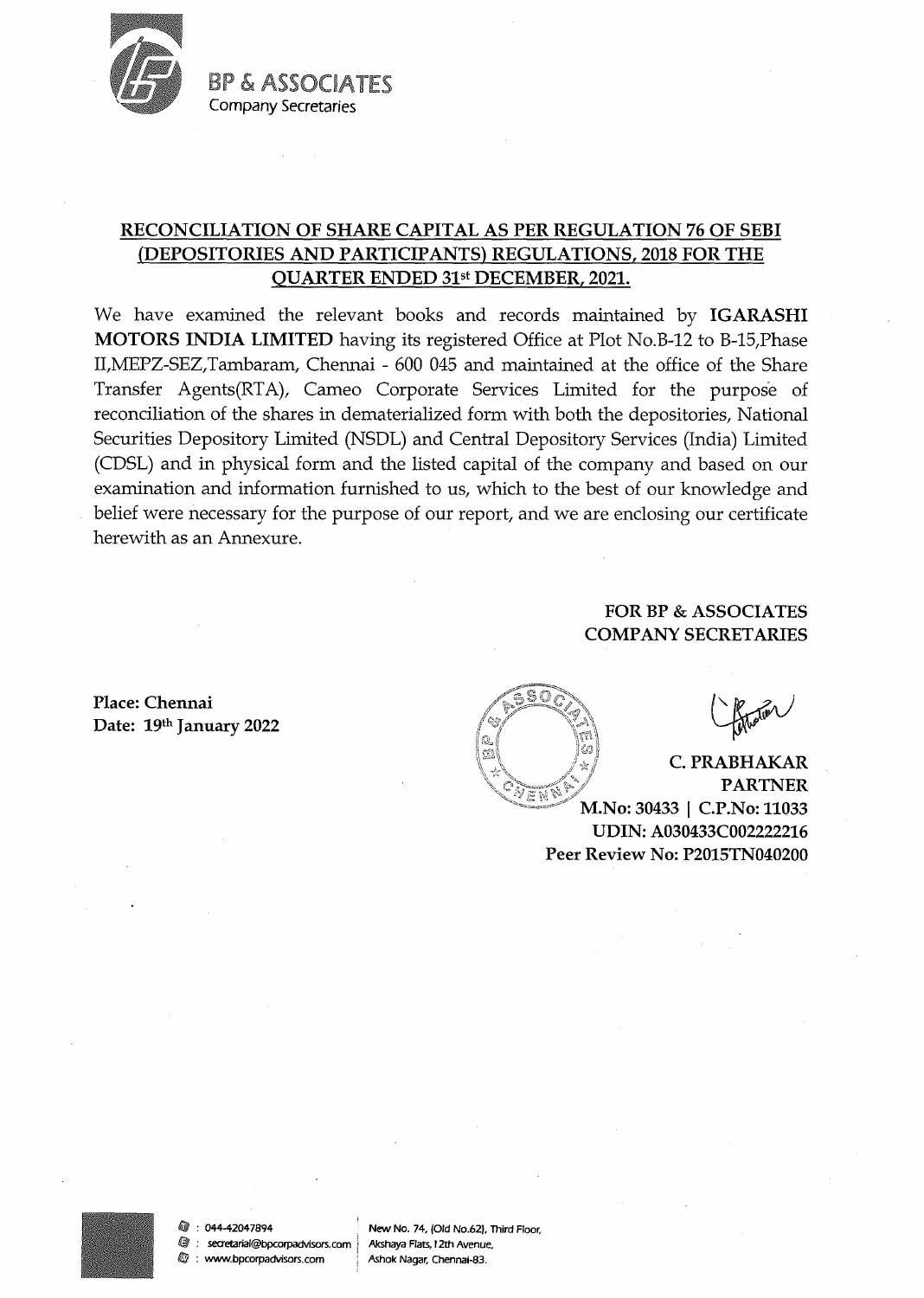

BP & ASSOCIATES

Company Secretaries

### RECONCILIATION OF SHARE CAPITAL AUDIT REPORT

(Details should be certified by the auditors)

| 1<br>$\overline{2}$<br>3<br>4<br>5 | For Quarter Ended<br><b>ISIN</b><br>Face Value:<br>Name of the Company<br><b>Registered Office Address</b>                                                                                                                                                                                                                                                                                                                               |                                                                                                                                          | 31st December, 2021<br>INE188B01013<br>$Rs.10/-$<br>IGARASHI MOTORS INDIA LIMITED<br>PLOT NO.B-12,B-15, PHASE-II, MEPZ, TAMBARAM, MADRAS-<br>45 |                                                                                                                                                                  |                                |  |
|------------------------------------|------------------------------------------------------------------------------------------------------------------------------------------------------------------------------------------------------------------------------------------------------------------------------------------------------------------------------------------------------------------------------------------------------------------------------------------|------------------------------------------------------------------------------------------------------------------------------------------|-------------------------------------------------------------------------------------------------------------------------------------------------|------------------------------------------------------------------------------------------------------------------------------------------------------------------|--------------------------------|--|
| 6<br>7<br>8                        | <b>Correpondence Address</b><br>Telephone & Fax Nos.<br><b>Email address</b>                                                                                                                                                                                                                                                                                                                                                             |                                                                                                                                          |                                                                                                                                                 | Same as above<br>044 - 42298199 & 044 -22628143<br>investorservices@igarashimotors.co.in                                                                         |                                |  |
| 9                                  | Names of the Stock Exchanges where the company's<br>securities are listed:                                                                                                                                                                                                                                                                                                                                                               |                                                                                                                                          |                                                                                                                                                 | Bombay Stock Exchange Limited<br>National Stock Exchange of India Limited                                                                                        |                                |  |
|                                    |                                                                                                                                                                                                                                                                                                                                                                                                                                          |                                                                                                                                          |                                                                                                                                                 | Number of shares                                                                                                                                                 | % of Total Issued Capital      |  |
| 11                                 | <b>Listed Capital</b>                                                                                                                                                                                                                                                                                                                                                                                                                    |                                                                                                                                          |                                                                                                                                                 | 3, 14, 75, 048<br>3,14,75,048                                                                                                                                    | 100%<br>100%                   |  |
|                                    | (as per company records)                                                                                                                                                                                                                                                                                                                                                                                                                 |                                                                                                                                          |                                                                                                                                                 |                                                                                                                                                                  |                                |  |
| 12 <sup>7</sup>                    | Held in dematerialised form in CDSL                                                                                                                                                                                                                                                                                                                                                                                                      |                                                                                                                                          |                                                                                                                                                 | 26,64,767                                                                                                                                                        | 8.47%                          |  |
| 13<br>14                           | Held in dematerialised form in NSDL<br>Physical                                                                                                                                                                                                                                                                                                                                                                                          |                                                                                                                                          |                                                                                                                                                 | 2,86,76,154<br>1,34,127                                                                                                                                          | 91.11%<br>0.43%                |  |
| 15                                 | Total No.of shares(12+13+1                                                                                                                                                                                                                                                                                                                                                                                                               |                                                                                                                                          |                                                                                                                                                 | 3,14,75,048                                                                                                                                                      | 100%                           |  |
| 16                                 | Reasons for difference if any, between<br>$(10&11)$ , $(10&15)$ , $(11&15)$ :                                                                                                                                                                                                                                                                                                                                                            |                                                                                                                                          |                                                                                                                                                 | NIL                                                                                                                                                              |                                |  |
| 17                                 | Certifying the details of change in share capital during the quarter under consideration as per Table below:                                                                                                                                                                                                                                                                                                                             |                                                                                                                                          |                                                                                                                                                 |                                                                                                                                                                  |                                |  |
|                                    | Particulars*** No.of shares                                                                                                                                                                                                                                                                                                                                                                                                              |                                                                                                                                          | Applied /Not Applied for<br>listing                                                                                                             | Listed on Stock Exchanges<br>(Specify Names)                                                                                                                     | Whether intimated to CDSL/NSDL |  |
|                                    |                                                                                                                                                                                                                                                                                                                                                                                                                                          |                                                                                                                                          |                                                                                                                                                 |                                                                                                                                                                  |                                |  |
|                                    |                                                                                                                                                                                                                                                                                                                                                                                                                                          | ***Rights, Bonus, Preferential issue, ESOPS, Amalgamtion, Conversion, Buyback, Capital Reduction, Forfeiture, Any other (to<br>specify). |                                                                                                                                                 |                                                                                                                                                                  |                                |  |
| 18                                 | Register of Members is updated (Yes/No)                                                                                                                                                                                                                                                                                                                                                                                                  |                                                                                                                                          |                                                                                                                                                 | Yes                                                                                                                                                              |                                |  |
|                                    | If not , updated upto which dat                                                                                                                                                                                                                                                                                                                                                                                                          |                                                                                                                                          |                                                                                                                                                 |                                                                                                                                                                  |                                |  |
| 19<br>20                           | Reference of previous quarter with regards to exces dematerialised shares, if any<br>Has the company resolved the matter mentioned in point no.19 above in the current quarter ?<br>If not , Reason why?                                                                                                                                                                                                                                 |                                                                                                                                          |                                                                                                                                                 |                                                                                                                                                                  |                                |  |
| 21                                 | Mentioned the total no.of requests, if any, confirmed after 21 days and the total number of<br>requests pending beyond 21 days with reasons for delay.                                                                                                                                                                                                                                                                                   |                                                                                                                                          |                                                                                                                                                 |                                                                                                                                                                  |                                |  |
|                                    | Total No.of demat requests                                                                                                                                                                                                                                                                                                                                                                                                               |                                                                                                                                          | No of requests                                                                                                                                  | No of shares                                                                                                                                                     | <b>Reasons for delay</b>       |  |
|                                    | Confirmed after 21 days                                                                                                                                                                                                                                                                                                                                                                                                                  |                                                                                                                                          |                                                                                                                                                 |                                                                                                                                                                  |                                |  |
|                                    | Pending for more than 21                                                                                                                                                                                                                                                                                                                                                                                                                 |                                                                                                                                          |                                                                                                                                                 |                                                                                                                                                                  |                                |  |
| 22                                 | <b>Compliance Officer Details</b><br>Whether Qualified Company Secretary is Compliance Of Yes<br><b>Whether Compliance Officer Appointed</b><br>Name of the Compliance Officer*<br>Date of Appointment<br>Designation*<br>Membership No.<br>Telephone No.*<br>Fax No.<br>E-mail $ID*$<br>Whether any change in the Compliance Officer in the<br>previous 2 quarters*<br>Whether the previous Compliance Officer was Qualified<br>Company |                                                                                                                                          |                                                                                                                                                 | Yes<br>P Dinakara Babu<br>26-07-2012<br>Company Secretary & Compliance Officer<br>14812<br>044-42298199<br>044-22628143<br>investorservices@igarashimotors.co.in |                                |  |
|                                    |                                                                                                                                                                                                                                                                                                                                                                                                                                          |                                                                                                                                          |                                                                                                                                                 | No                                                                                                                                                               |                                |  |
|                                    |                                                                                                                                                                                                                                                                                                                                                                                                                                          |                                                                                                                                          |                                                                                                                                                 | NA                                                                                                                                                               | 68 O                           |  |



**@** : secretarial@bpcorpadvisors.com Akshaya Flats, 12th Avenue,<br> **@** : www.bpcorpadvisors.com Ashok Nagar, Chennai-83.  $\textcircled{y}$  : www.bpcorpadvisors.com

0 : 044-42047894 New No. 74, (Old No.62), Third Floor,<br>1 : secretarial@bpcorpadvisors.com Akshaya Flats, 12th Avenue,

VENT